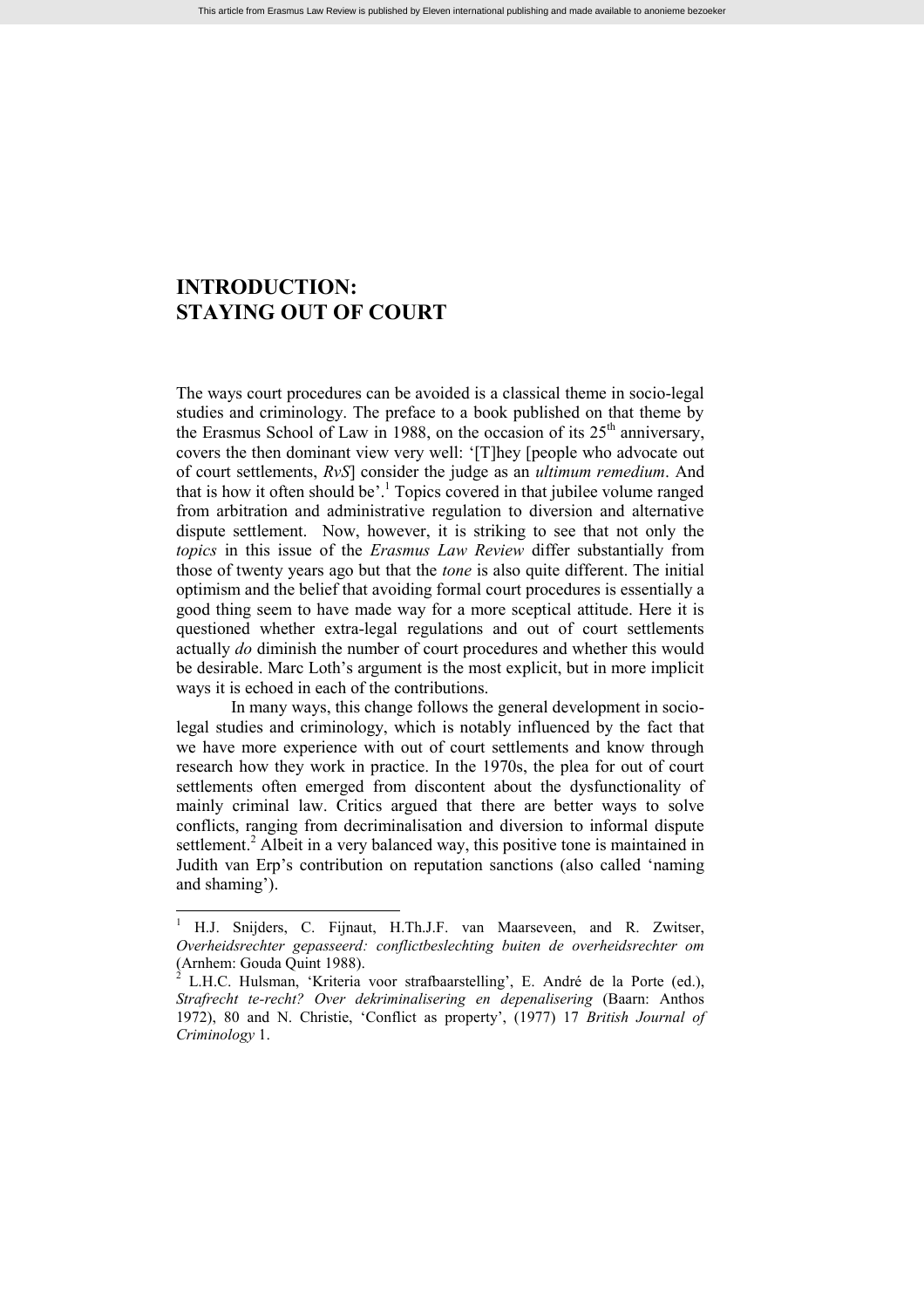## 104 *Erasmus Law Review* [Volume 01 Issue 05

In the early 1980s, Donald Black<sup>3</sup> demonstrated that, next to benign reasons to stay out of court, people mostly took the law into their own hands because they perceived justice as being unavailable to them. As an example of this unavailability of law, Black referred to the settlement of conflicts that arose from an illegal transaction (e.g. a failed drugs deal). If people did not have a plausible story or perceived their opponent to be too powerful, they also often refrained from formal litigation, as is the case when law enforcement arrives too late to solve the problem or if one does not trust the prevailing legal order.<sup>4</sup> The debate on private justice as such is not dealt with in this issue, but the idea that certain people have an interest in avoiding formal justice certainly is – as Judith van Erp and Nicholas Dorn demonstrate with regard to business corporations and private intelligence companies, respectively.

The real watershed in the debate was caused, however, by Stanley Cohen's seminal book *Visions of Social Control* in 1985. <sup>5</sup> After analysing all the diversion programmes, non-custodial sanctions, and other out of court settlements, Cohen concluded that these initiatives had merely become 'addons' that had widened the net of social control and tightened the mesh so that even the smallest 'fish' were caught. As a result, the criminal justice system caseload was by no means reduced. The argument is dealt with most explicitly in this issue's contribution by Wim Huisman and Monique Koemans, which discusses various new administrative regulations that are aimed at replacing formal court procedures. However, the article also supports Marc Loth's analysis.

Another phase that can be distinguished is David Garland's<sup>6</sup> assessment of the predicament that currently confronts law enforcers: they seem unable to control crime and insecurity adequately. One of the responses to this quandary is the 'responsibilisation' of other, mostly nonlegal agencies. In this respect, we can point – as Huisman and Koemans do – to the enhanced importance of local authorities and civil society or – as Van Erp does – to governmental control bodies on financial fraud, food safety, compliance, and corporate governance. One consequence of these 'responsibilisation strategies' is that a large number of cases are dealt with outside of court, at least initially, since conflicts that arise from these settlements indeed often lead to new court cases.

<sup>3</sup> D. Black, 'Crime as social control', (1983) 48 *American Sociological Review* 34.

<sup>&</sup>lt;sup>4</sup> Not everybody is in the position of the Italian Prime Minister, Silvio Berlusconi. He has regularly claimed that all the judges are against him, and in July 2008 he changed the law to create his own immunity.

<sup>5</sup> S. Cohen, *Visions of Social Control: Crime, Punishment and Classification* (Cambridge: Polity 1985).

<sup>6</sup> D. Garland, *The Culture of Control* (Oxford: Oxford University Press 2001).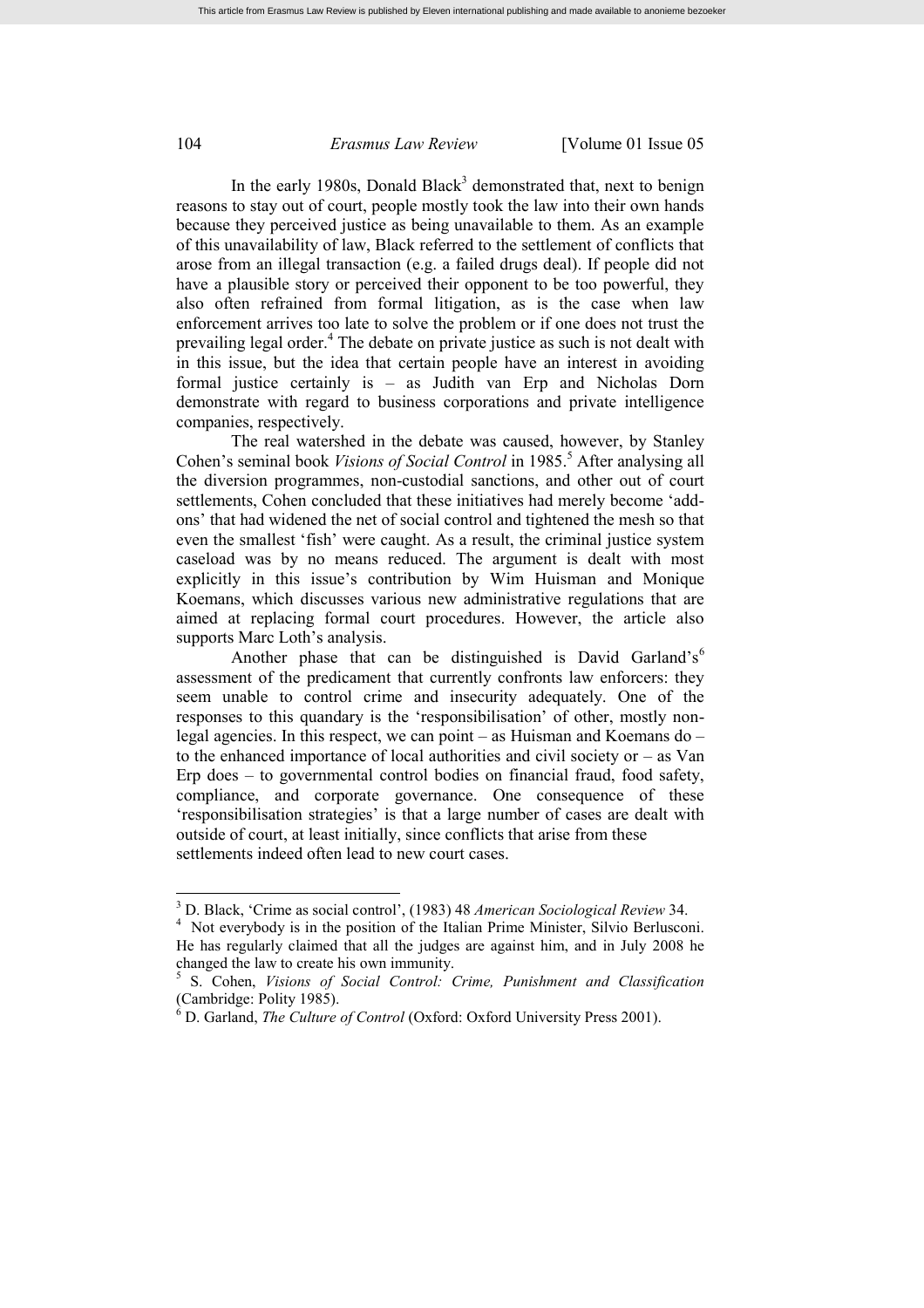## 2008] Introduction: Staying out of court 105

A next important new field in which a move away from formal law enforcement can be observed is the changing nature of policing. In their book *Policing the Risk Society*, <sup>7</sup> Richard Ericson and Kevin Haggerty argue that rather than the traditional criminal investigation into individual offenders, policing today is more about crime mapping and 'knowledge broking'. Policing is moving away from servicing the prosecution and trial of offenders and increasingly follows the rationale of intelligence. It is, moreover, no longer an issue solely for the state but also includes a growing number of private partners. According to Ericson and Haggerty, the private security sector is hired first as a provider of risk taxation and control techniques; its second task is to do the 'dirty work' that state agencies are not allowed to do; its third function is to do the 'cheap work', for which police officers are overqualified. This informal processing of data and managing risks is touched upon in Judith van Erp's contribution and is referred to at the beginning of Nicholas Dorn's analysis.

Dorn also addresses a possibly even more complex phenomenon: the globalisation of this new style of crime control– i.e. through intelligence and risk management – makes judicial scrutiny even harder. States that hire private military contractors, such as Blackwater, to do the 'dirty work' in the 'war on terror' have made painfully clear how difficult it is to hold these companies accountable for their acts – i.e. a fatal shooting of 17 people in Iraq. In this particular case, the employees could only have been brought to justice if Blackwater had been contracted by the Defence department and not by any other state agency.<sup>8</sup> This is not just an American anomaly: private contractors who operate abroad in *Dutch* service generally also have immunity from local prosecution, whilst it is also very difficult to prosecute them according to Dutch law. The Dutch Advisory Council on International Affairs, which was asked for its advice, holds such immunity to be unacceptable and proposes that Dutch law should be applicable if the protection offered by international public law is 'manifestly deficient'.<sup>9</sup> Also in the case of Frontex, a new European, intelligence-driven hybrid between a military and a police organisation responsible for risk analyses and coordination on the level of the European Union, <sup>10</sup> it is still unclear to whom it is accountable. We only know that the member states do *not* have ultimate

<sup>7</sup> R.V. Ericson and K.D. Haggerty, *Policing the Risk Society* (Oxford: Clarendon 1997).

<sup>8</sup> In October 2007, the US Congress voted for the expansion of the Military Extraterritorial Jurisdiction Act (MEJA) to become applicable also to contractors who work for other US organisations (*The Washington Post*, 5 October 2007), but as yet no contractor has been prosecuted.

<sup>9</sup> AIV, *De inhuur van private militaire bedrijven: een kwestie van verantwoordelijkheid* (The Hague: Adviesraad Internationale Vraagstukken (AIV) no. 59, december 2007).

<sup>&</sup>lt;sup>10</sup> Established by Council Regulation (EC) No.2007/2004 of 26 October 2004.